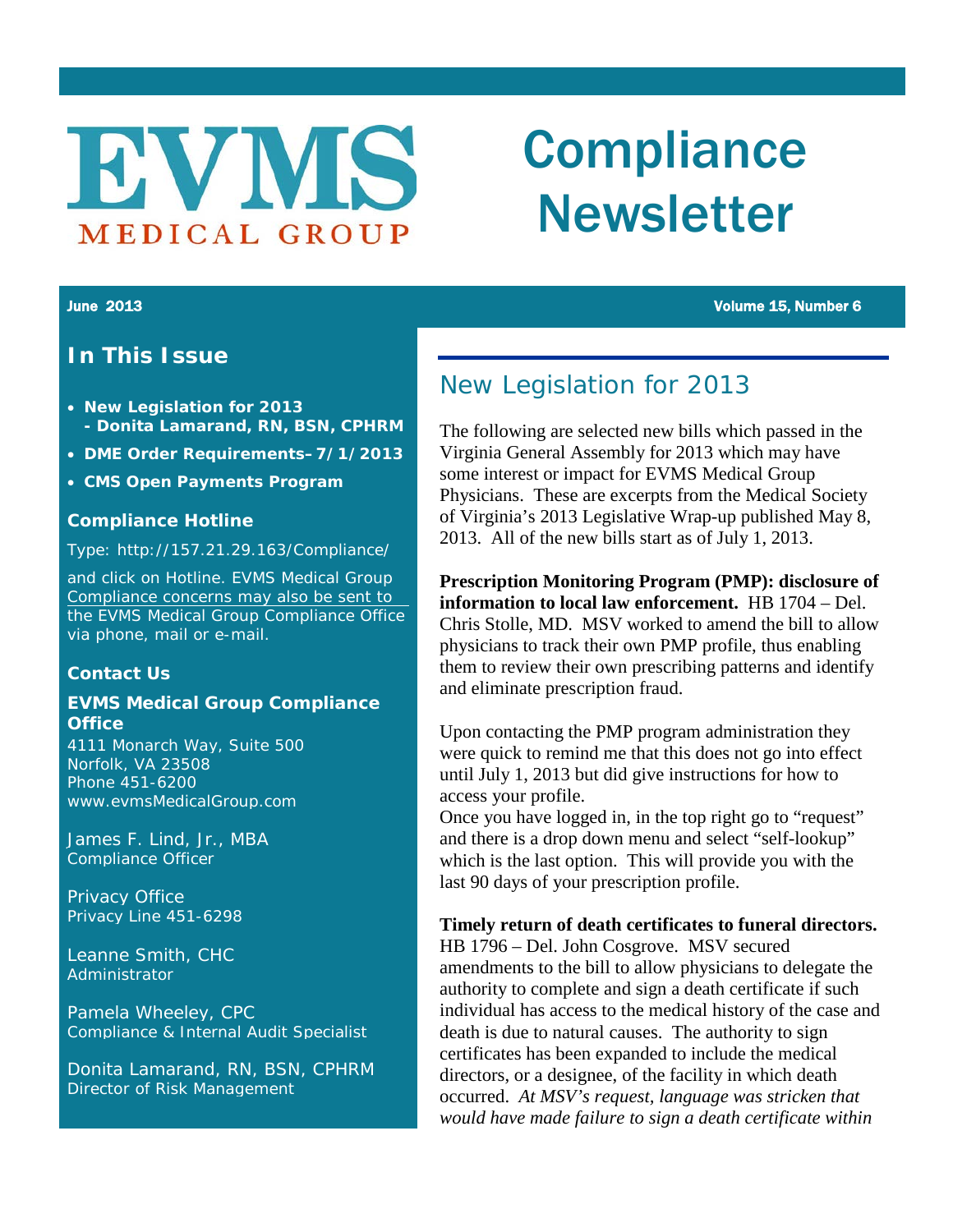### *24 hours reportable to the Board of Medicine.*

This section of the law has been updated to state: In the absence of such physician or with his approval, the certificate may be completed and signed by *the following (i)* another physician employed or engaged by the same professional practice, *(ii)* a physician assistant supervised by such physician, *(iii)* a nurse practitioner practicing as part of a patient care team, *(iv)* the chief medical officer *or medical director, or his designee,* the institution, *hospice or nursing home,* in which death occurred. *(v)* a physician specializing in the delivery of health care to hospitalized or emergency department patients who is employed by or engaged by the facility where the death occurred, *(vi)* the physician who performed an autopsy upon the decedent or (vii) an individual to whom the physician has delegated authority to complete and sign the certificate, if such individual has access to the medical history of the case and death is due to natural causes. There have been a few incidences of physicians being requested to complete the medical certification for patients who have not been seen for several weeks and/or months. There is substantial pressure to complete death certificates within 24 hours as evidenced by the billing originally having language that would make it reportable to the Board of Medicine until the MSV had it removed. One important part of the current law that remains is as follows: *F. A physician, nurse practitioner or physician assistant who, in good faith, signs a certificate of death or determines the cause of death shall be immune from civil liability, only for such signature and determination of causes of death on such certificate, absent gross negligence or willful misconduct.* The main reason for the urgency of having the death certificate signed within 24 hours are related to religious considerations so physicians will be fine if they indicate the cause of death based on the information they have available to them.

There are four bills which passed that will impact medical malpractice litigation in Virginia and will help to maintain Virginia's positive litigation climate. The individual bills are;

- 1. HB 1433 Statute of Limitation on Infant Injury
- 2. HB 1477 Clarification of Dead man's Statute
- 3. HB 1545 Expert Witness Certification
- 4. HB 1709 Non Suit Reform

The specifics of each bill passed can be viewed at [http://lis.virginia.gov](http://lis.virginia.gov/) 2013 Legislative Session. A copy of the Medical Society of Virginia's 2013 Legislative Wrap-up document has been emailed to your department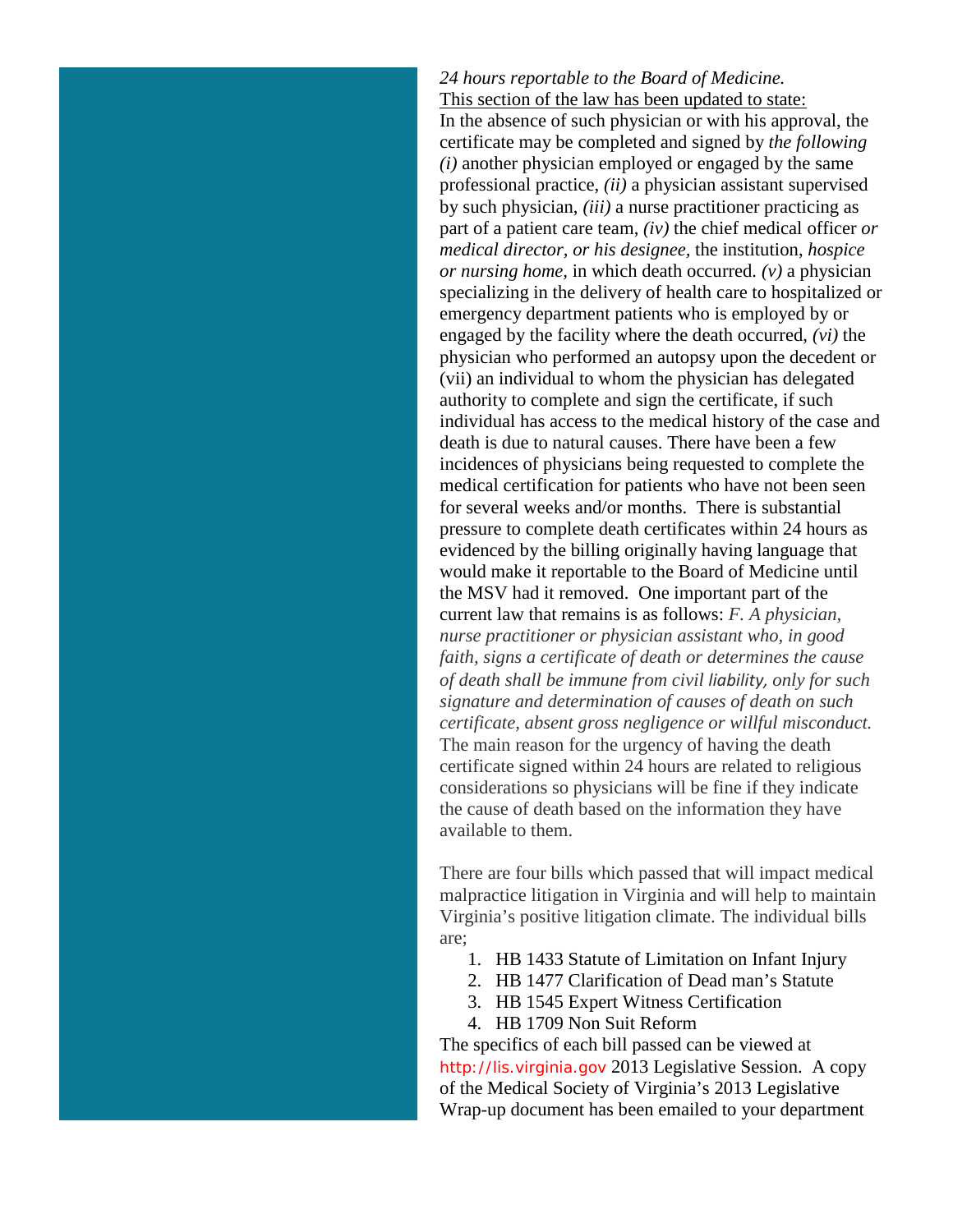# DME Order Requirements - Effective July 1, 2013

 As a condition for payment, beginning July 1, 2013 the Affordable Care Act requires a physician to document that the physician, PA, NP or CNS has had a face-to-face encounter examination with a patient in the six months prior to the written order for certain items of DME.

The date of the written order must not be prior to the date of the face-to-face encounter.

The face-to-face encounter conducted by the physician, PA, NP or CNS must document that the patient was evaluated and/or treated for a condition that supports the item(s) of DME ordered.

In the case of DME ordered by a PA, NP or CNS, a physician (MD or DO) must document the pertinent portion of the medical record.

The written order for the DME must include, at a minimum:

- 1. the patient's name;
- 2. the item of DME ordered;
- 3. the prescribing practitioner's NPI;
- 4. the signature of the ordering practitioner and
- 5. the date of the order.

Failure to meet any of the above requirements will result in denial of the claim.

Physicians will be provided an additional payment, using code G0454, for signing/co-signing the face-to-face encounter of the PA/NP/CNS. The physician should not bill the G code when he/she conducts the face-to-face encounter. Note that the G code may only be paid to the physician one time per patient per encounter regardless of the number of covered items documented in the face-toface encounter.

A MedLearn Matters article addressing this issue and listing the covered items of DME may be found at:

[http://www.cms.gov/Outreach-and-Education/Medicare-](http://www.cms.gov/Outreach-and-Education/Medicare-Learning-Network-MLN/MLNMattersArticles/Downloads/MM8304.pdf)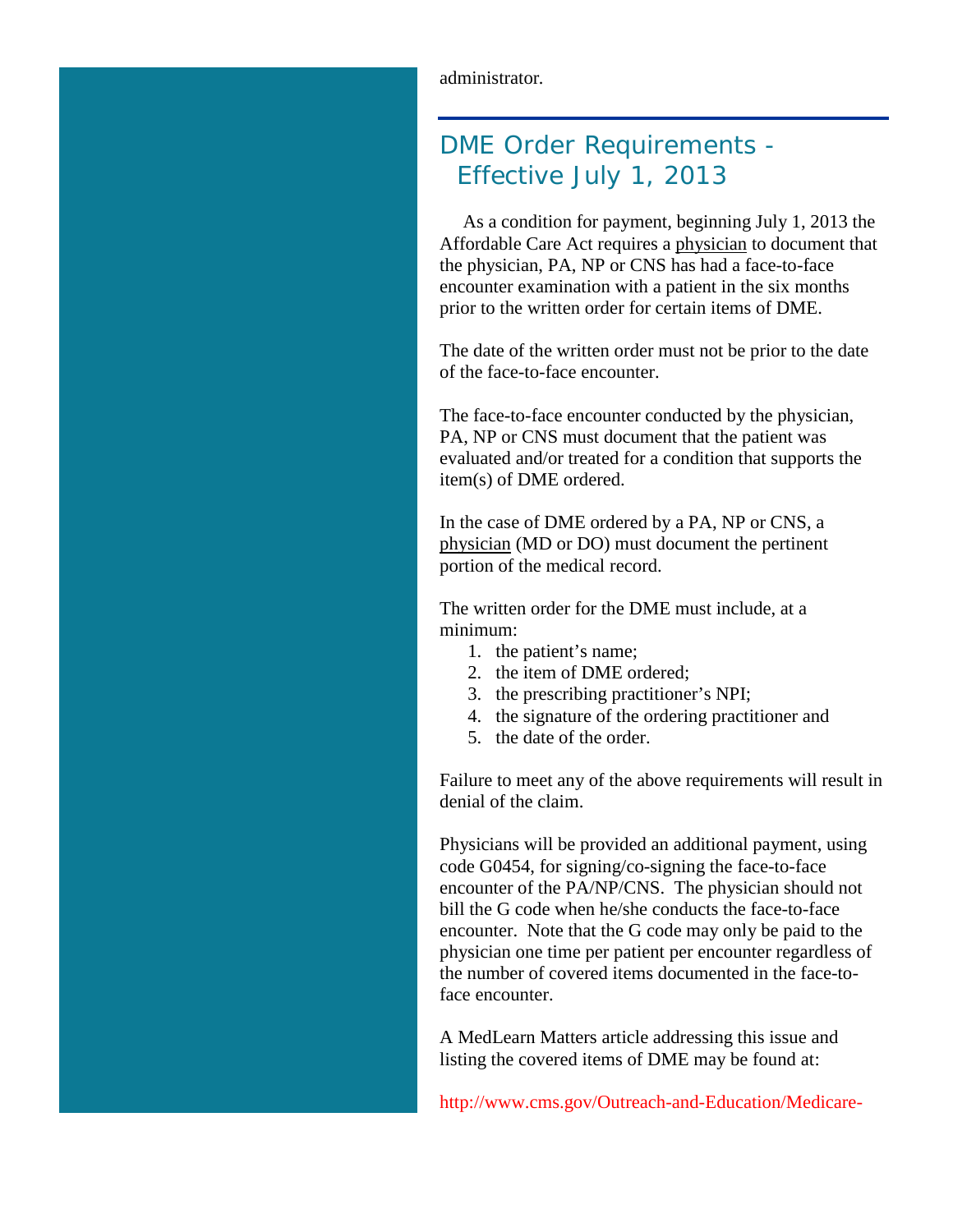# CMS Open Payments Program

The Affordable Care Act requires the establishment of a transparency program, now known as the National Physician Payment Transparency Program, or Open Payments. The program is intended to increase public awareness of financial relationships between drug and device manufacturers and certain health care providers. The program requires manufacturers to do the following:

- Report payments and other transfers of value to physicians and teaching hospitals to CMS
- Report ownership or investment interests held by physicians or their immediate family members to CMS
- Report payments and other transfers of value made to physician owners or investors if they held ownership or investments at any point during the reporting year.

Physicians are not required to register or send any information to Open Payments, but they are encouraged to do the following:

- Become familiar with the types of information that will be reported about physicians
- Keep records of all payments/transfers of value received from manufacturers and GPOs (Group Purchasing Organizations)
- Look at information that is submitted on the physician's behalf by manufacturers and GPOs
- Work with manufacturers and GPOs to ensure that information submitted is correct

Examples of payments or transfers of value that require reporting include the following, with the exception of any valued under \$10. They must be categorized as:

- Consulting fees
- Compensation for serving as faculty or as a speaker at an event other than a continuing education program